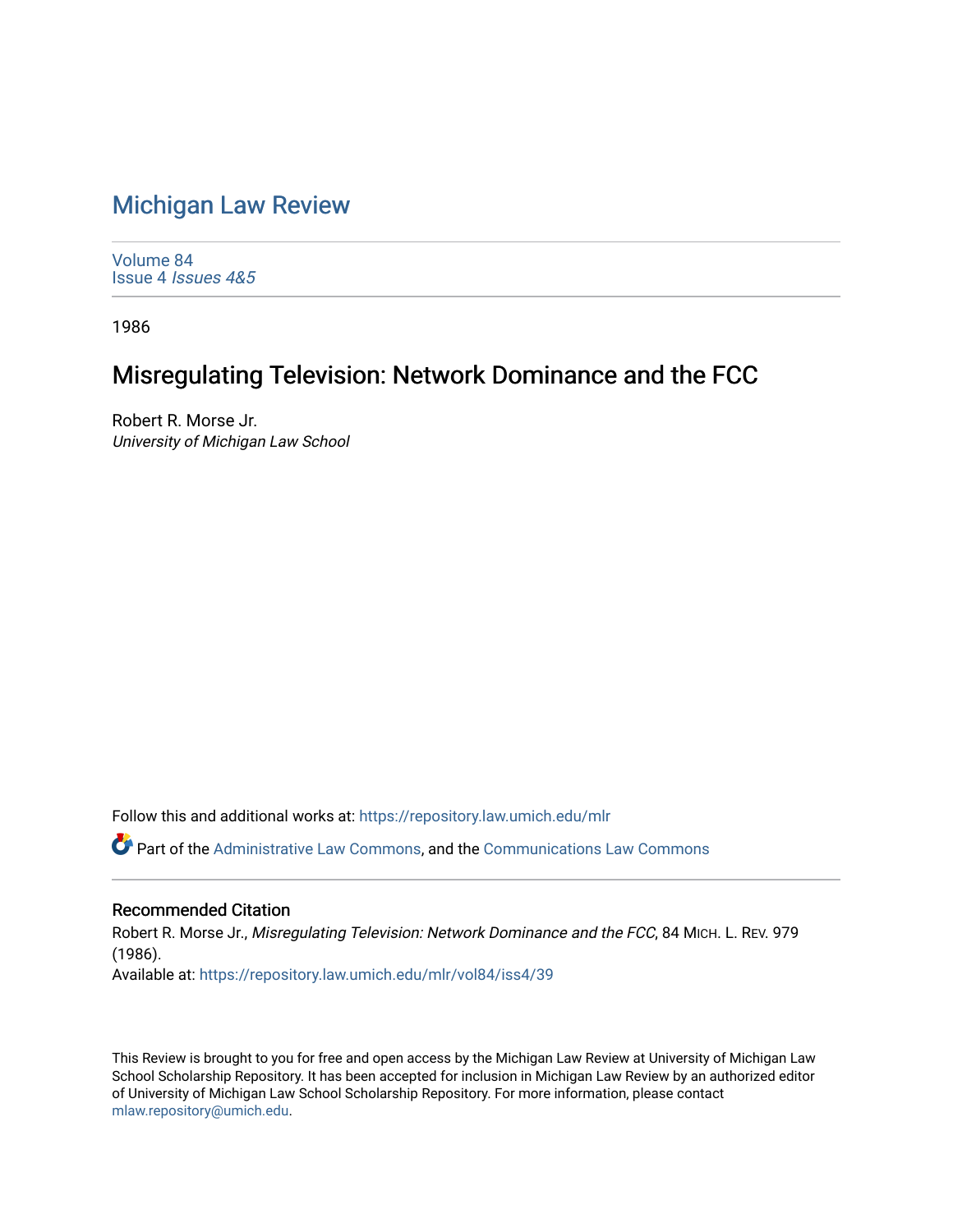MISREGULATING TELEVISION: NETWORK DOMINANCE AND THE FCC. By *Stanley M. Besen, Thomas G. Krattenmaker, A. Richard Metzger, Jr.,* and *John R. Woodbury.* Chicago: University of Chicago Press. 1984. Pp. viii, 202. Cloth, \$24; paper \$9.95.

Television is a major force in modem American society. Bridging both time and distance, it brings realistic representations of far away events into the average American's living room. Even more important, the commentary, sets, and special effects used in television programs can have a dramatic sensory impact on the viewer, arousing emotions and instilling opinions about the world around him and even about himself. Recognizing this influence, many commentators have expressed dissatisfaction with the programs broadcast into American homes. They criticize television programs as boring, repetitious, and expressive of negative cultural stereotypes. One writer has simply labeled television a "vast wasteland."<sup>1</sup>

Congress certainly underestimated the impact that the broadcast media would have on American culture when, in 1934, it established the Federal Communications Commission.2 Initially, the Commission's main purpose was to control the distribution of the available radio frequency spectrum among users. As time passed, the importance of the broadcast media as a source of entertainment and information grew. Along with this growth came heightened awareness that FCC regulation pervasively influences the shape of the broadcast industry.3

<sup>1.</sup> N. MINOW, EQUAL TIME 52 (1964).

<sup>2.</sup> Just a few years earlier, in 1912, a naval officer testified before a House committee: "[T]he department believes that wireless communication should be *limited* as far as possible, to its *legitimate field;* that is, communication between the shore and vessels at sea." E. DOERING, FED-ERAL CONTROL OF BROADCASTING VERSUS FREEDOM OF THE AIR 4 (1939) (reflecting the government's underestimation of the potential impact of radio) (emphasis in original).

<sup>3.</sup> By the late 1930s one commentator said, writing about radio:

Art thrives upon competition and spontaneity of ideas. One cannot regulate mediocrity out of existence. At best one can supplant one mediocrity with another.... All that regulatory authority can do to assist radio as an art is (1) to safeguard the public with regard to freedom of speech, and from indecent and obscene language and material, and (2) to maintain the competitive vitality of broadcasting as a whole so that the best possible program service will result.

*Id.* at 39 (quoting Hettinger, *The Economic Factor in Radio Regulation,* 9 AIR L. REV. 115, 126 (1938)).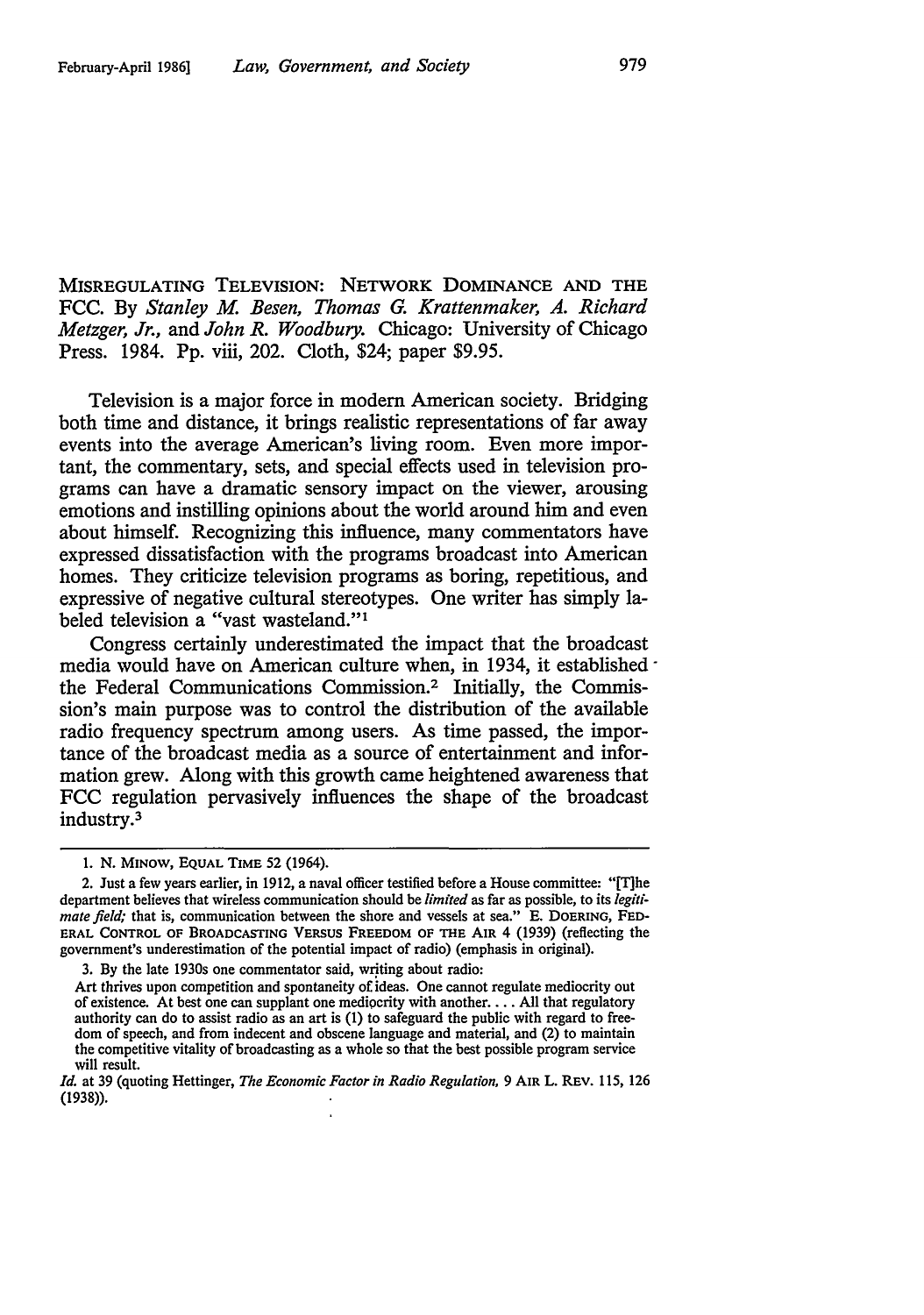In *Misregulating Television,* Stanley M. Besen,4 Thomas G. Krattenmaker,5 A. Richard Metzger, Jr.,6 and John R. Woodbury7 attempt to explain why the FCC's regulatory policies led to the development and continued existence of only three national television networks, which together control eighty percent of the prime time viewing audience and ninety percent of total television industry revenues (p. 4). The authors' thesis, which they finally admit in chapter three,<sup>8</sup> is not that large, national networks are bad, but rather that there are too few such networks. Under the heading "Basic Principles," the authors write:

[T]here is no reason to value, for its own sake, a reduction in television network size. As explained [in Chapter Two], networking is an efficient method of supplying television programs to viewers and the simple fact that networks "dominate" the industry . . . is neither surprising nor threatening. The number of networks and the relationships among them may substantially affect the Commission's economic and social policy goals, but the fact of networking does not. [pp. 23-24]

The authors derive this thesis from the premise that large networks are the most cost effective means of providing television programming (pp. 6-7).

By equating social desirability with economic efficiency, the authors take a gigantic intellectual leap over the social influence inherent in television. This thesis is convenient, though, because it leads directly to the authors' conclusion — that almost all television regulation should be abolished. *Misregulating Television* is really just a rationalization for television deregulation.

P. 3.

<sup>4.</sup> Stanley M. Besen is a senior economist at the Rand Corporation and was formerly codirector of the FCC Network Inquiry. The FCC initiated the Network Inquiry to investigate the desirability and feasibility of adopting more rules regulating network conduct, many of which had been suggested by the Justice Department's antitrust proceedings against ABC, CBS, and NBC. In those proceedings, initiated in 1972, the Justice Department had alleged that the three major networks had monopolized the business of exhibiting prime time television programs. Pp. 1-2.

Although all of the authors were members of the FCC Network Inquiry, much of the research for this book took place after the Inquiry had concluded. The authors do not represent this book to be the findings or conclusions of the Inquiry. P. 2.

<sup>5.</sup> Thomas G. Krattenmaker is a Professor of Law at Georgetown University and was formerly codirector of the FCC Network Inquiry. *See also* note 4 *supra.* 

<sup>6.</sup> A. Richard Metzger, Jr. is a member of the Washington, D.C., law firm of Wald, Hark· rader, and Ross. He was principal counsel to the FCC Network Inquiry. *See also* note 4 *supra.* 

<sup>7.</sup> John R. Woodbury is vice president of research and policy analysis for the National Cable Television Association and was senior staff economist for the FCC Network Inquiry. *See also*  note 4 *supra.* 

<sup>8.</sup> The authors hint at their economic approach in their introduction:

Simply put, our goal is to employ the tools of legal and economic analysis to consider what functions the commercial practices of television networks serve, whether those practices undermine the goals of the Communications Act or national antitrust policy, and how regulation of these practices might affect the industry's performance in an expanded marketplace.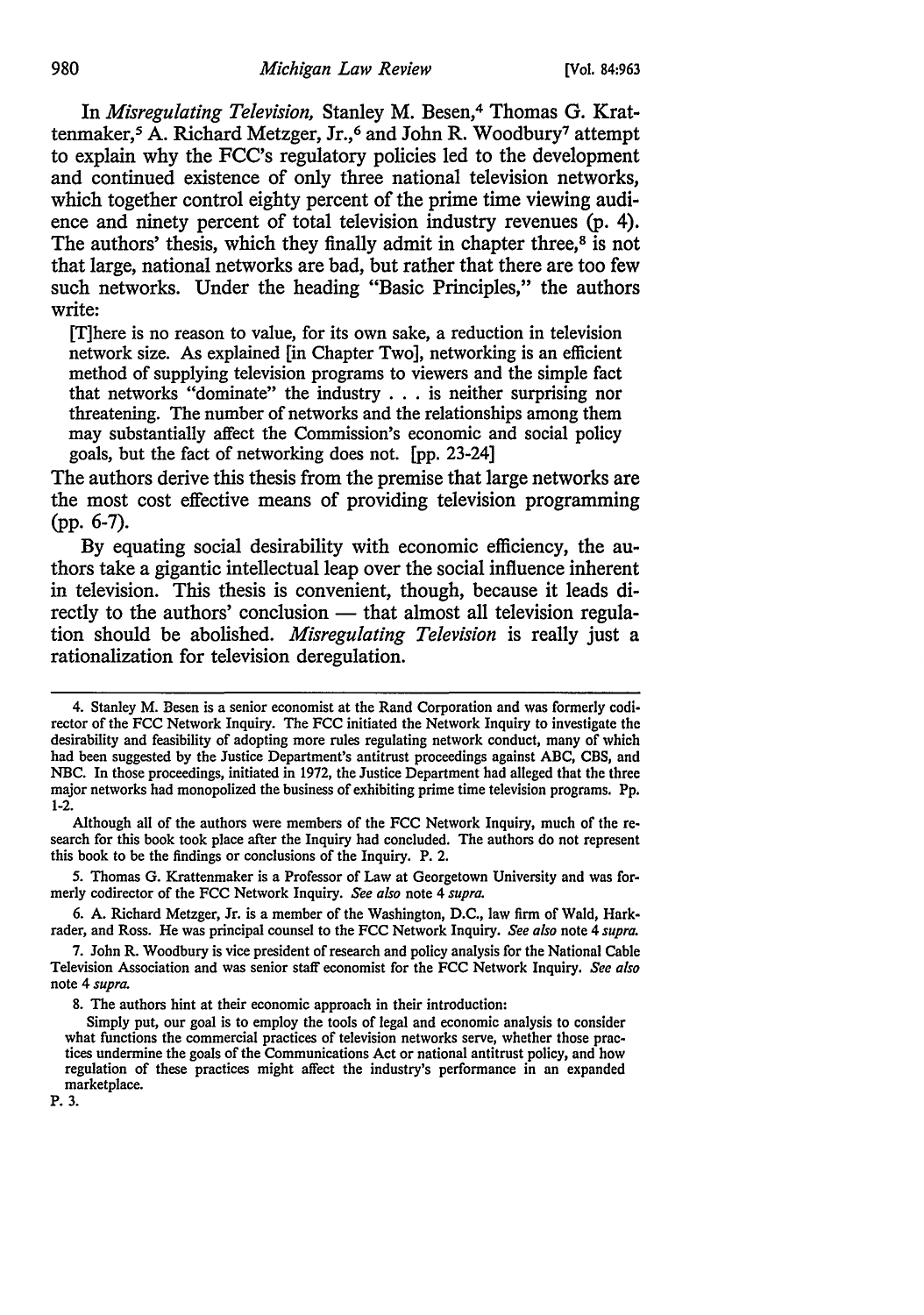The authors begin their analysis of television regulation by explaining how the FCC's spectrum management policies made the development and continued existence of only three national networks inevitable. The authors argue that the FCC initially allocated too small a range of the available broadcasting frequencies to television. Then, the Commission tried to locate at least one broadcast facility in each U.S. community. Different frequencies had to be allocated to communities in close proximity to one another to avoid interference between the broadcast signals. As a result, each community received only a few broadcast frequencies. The authors contend that only three high quality television transmissions can reach 100% of U.S. television households (pp. 14-15).

Networks can compete equally only if they can reach audiences of equal size (pp. 5-9). The authors contend that, using all available frequencies, a fourth network would reach only 91.3% of U.S. television households, a fifth  $81.1\%$ , and a sixth only 66.8% (p. 15). Thus, additional networks would be handicapped by smaller audiences over which to spread their operating costs.<sup>9</sup>

Limiting their analysis to economic terms and assuming that increasing the number of national networks will produce the most desirable television programming (pp. 24-26), the authors conclude that the FCC spectrum management policies are complete failures (pp. 168- 69). Unfortunately, the authors never explain what goals the FCC attempted to meet with these policies. (pp. 14, 27-28). There must be some explanation for the Commission's desire to have a television transmitter in each community, whether it was political pressure or an incorrect evaluation of the nature of the television industry. 10 The authors' arguments appear logically correct but seem suspect because only one side is presented.

Next, the authors devote Chapter .Three to the development of criteria with which to judge the effectiveness of FCC television regulation. This chapter is unconvincing. The authors conclude that the regulatory scheme should "further the values of competition, diversity, and localism" (p. 23). According to the authors, these "values" roughly correspond to the "widely agreed upon" (p. 21) "fundamental goals [of broadcast regulation] - economic efficiency, an economic environment conducive to the enjoyment of First Amendment freedoms, and the observance of the policies established by the Communications Act" (p. 29). Goals other than economic efficiency, however,

<sup>9.</sup> The authors do assert that a fourth network could be profitable, but that the FCC erected barriers to entry that blocked efforts to create additional networks. Pp. 8-9. Many of these barriers have been removed. *See infra.* 

<sup>10.</sup> The authors "confess [their] inability to understand" the Commission's concern over localism. *See* pp. 27-29.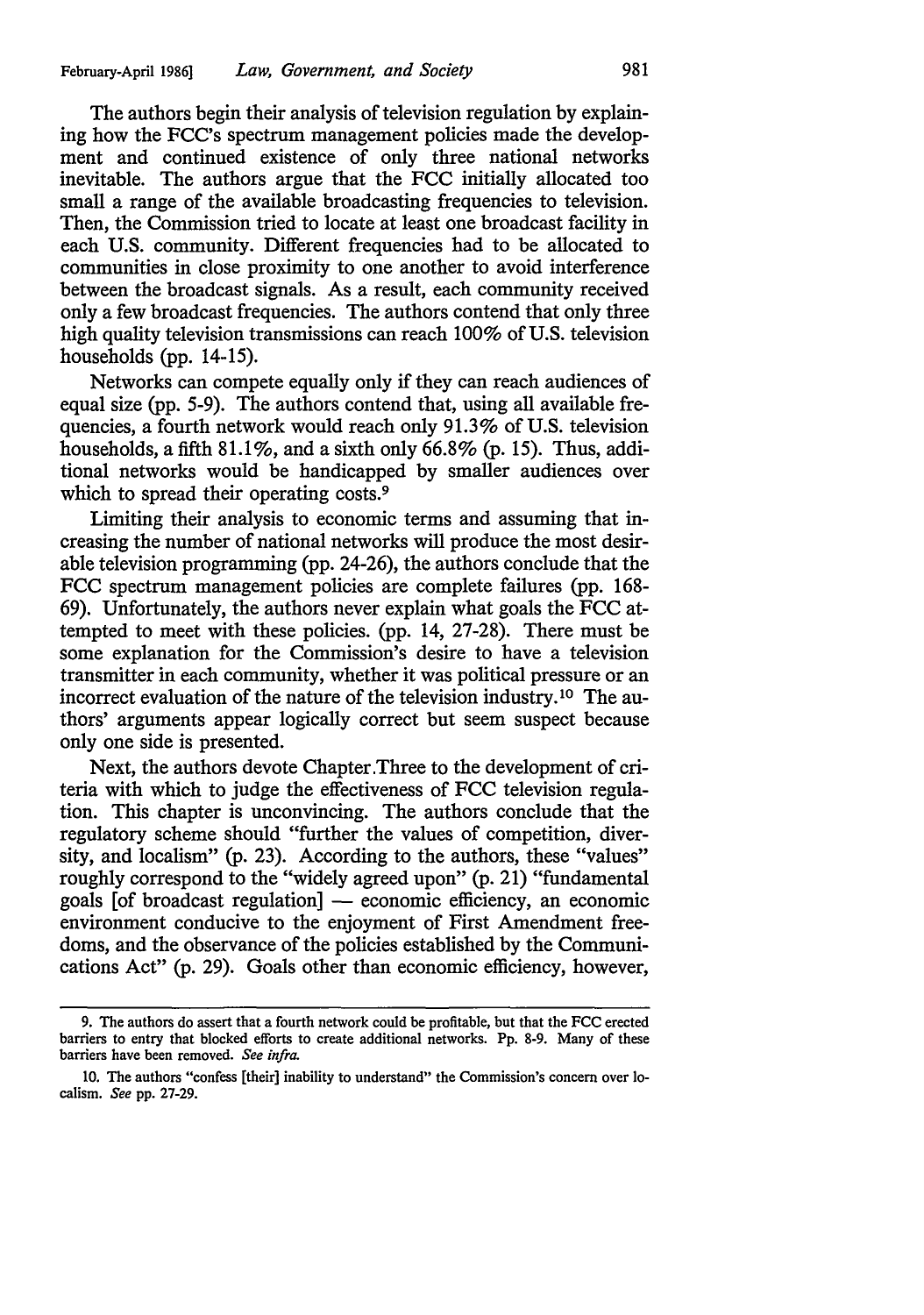become empty words in the mouths of the authors. They betray their bias openly, writing:

An argument can be made that competition is the single criterion by which FCC regulations of network behavior should be measured. Certainly most economic policies that might be advocated are protected by competition. Further, insofar as the economic regulation of nonbroad- , cast media in this country can be said to rest on a coherent principle, that principle seems to be reliance on competition . . . .

*Nevertheless,* diversity and localism are frequently suggested as additional or alternative criteria by which FCC economic regulations should be judged. This apparent paradox may be resolved, we think, by considering, *in light of what has been said,* precisely what those terms might signify. Properly understood, each can describe an additional, appropriate criterion by which to assess the Commission's performance.<sup>11</sup>

The authors then define and discuss diversity and localism in strictly economic terms, 12 without recognizing the limitations of their economic analysis. The authors attempt to trivialize criteria that do not fit comfortably within their economic model. Recognizing the inconsistencies that remain between their criteria and their model, the authors concede: "Candor and completeness in judging these issues ... requires that we confess our inability to understand what positive values the 'community localism' criterion reflects" (p. 28). This inability to recognize noneconomic values characterizes the authors' approach to the entire subject of television regulation.

Moreover, the authors fail to establish a logical connection between their premises and their conclusions. For example, the authors do not explain why the community localism criterion supports their conclusion that more *national* networks are needed. Additional national networks would certainly find it just as difficult as current networks to produce shows of local importance. In addition, the authors never apply these criteria to the examination of the FCC spectrummanagement policies that preceded this chapter. Taken as a whole, *Misregulating Television's* treatment of these criteria creates the impression that the authors only included this discussion to imply that their conclusions were the result of objective, multivalued analysis.

The remaining chapters of *Misregulating Television* are devoted to economic analyses of (1) the network-affiliate relationship, (2) the net-

<sup>11.</sup> Pp. 25-26 (emphasis added). Although the authors assert that competition "achieves many ends that are conducive to realizing First Amendment values," p. 25, it seems evident that the primary goal they seek to advance through competition is economic. They state, "[u]ndcr competitive conditions, the number, quality, content, and cost of programs arc determined by impersonal marketplace forces . . . . " P. 25.

<sup>12.</sup> The authors define "diversity" as "[t]he term ... used to describe the goal of increasing the number and types of programs produced by different suppliers and broadcast to viewers by different firms." P. 26. They define "localism" as "(p]ermit[ting] more viewers (or more stations) to make more individual choices regarding what is broadcast," and "the broadcast of programs of limited geographic scope or interest." P. 28. They quickly dismiss the second version of localism, eliminating the only noneconomic rationale. *See* text following this note.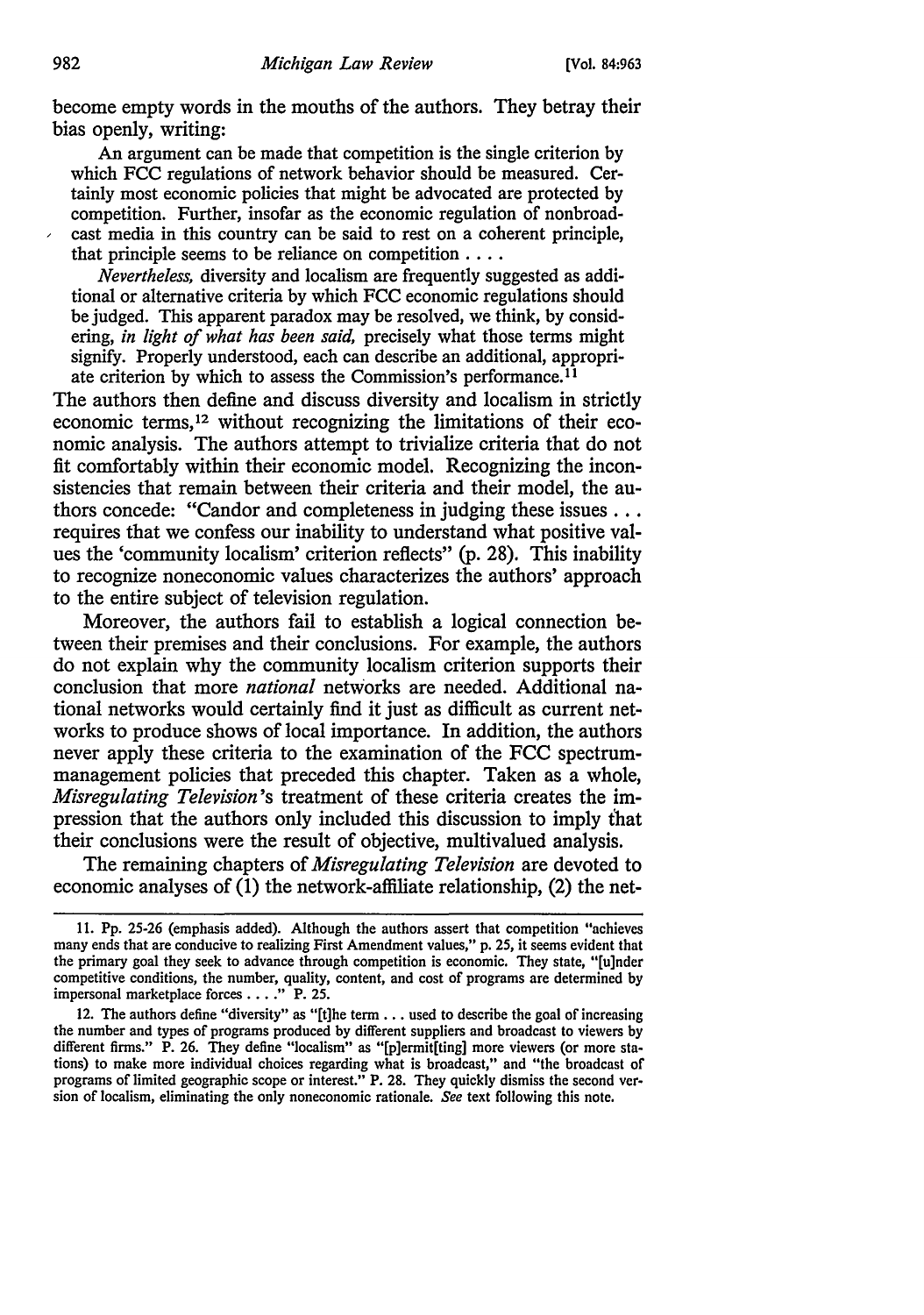work  $-$  program supplier relationship, and  $(3)$  network ownership of local stations. These analyses are in part based on a previous article co-written by *Misregulating Television* coauthor Besen. <sup>13</sup>

Besen's previous article examined the relationship between networks and affiliates and the economic impact of FCC regulation on that relationship. One of the article's tangential observations was that "some of the benefits generated by the formation of a network accrue not to the network but to its affiliated stations. This fact may partly explain why a fourth network is not formed."<sup>14</sup> This objective observation in Besen's previous work is seized upon by the authors of *Misregulating Television* as potent ammunition in their battle against wasteful regulation. Because *Misregulating Television* assumes that the formation of new national networks should be encouraged, the transfer of wealth from networks to affiliates is undesirable. The authors also attack almost all FCC television regulation as strengthening affiliates or program suppliers at the expense of large, national networks.

Unfortunately, as with their discussion of the FCC spectrum-management policies, the authors never admit that any arguments exist contrary to their own. Nor do they admit that the FCC might have established these policies for rational reasons. The Commission could have originally envisioned television networks like PBS, which nationally broadcasts programs produced by local affiliates. Perhaps the FCC just wanted to give local affiliates and program suppliers some bargaining power against powerful national networks. That bargaining power could in turn further the authors' supposed goals of diversity and community localism. However, the reader must discover elsewhere arguments that counter the opinions expressed in *Misregulating Television.* 

The greatest problem with this book is that it does not address the television industry as it currently exists. The authors recognize that the FCC has eliminated many of the entry barriers that it had imposed on pay and cable television. Their own statistics show that the number of subscribers to pay cable service has risen from 650,000 households in 1976 to 17.9 million households in 1983 (p. 12). There are more television programs available as a result of this boom in the number of cable subscribers.

Many of the questions that really need to be answered at this point in television's development concern the growth of cable television. Can it reach enough homes to circumvent the limitations imposed by

<sup>13.</sup> *Compare* Besen & Soligo, *The Economics of the Network-Affiliate Relationship in the Television Broadcasting Industry,* 63 AM. EcoN. REv. 259 (1973) (formulating a model of the network-affiliate relationship in order to evaluate FCC objectives and relationships), *with* pp. 50-66 (explaining various economic details of the network-affiliate relationship).

<sup>14.</sup> Besen & Soligo, *supra* note 13, at 267.